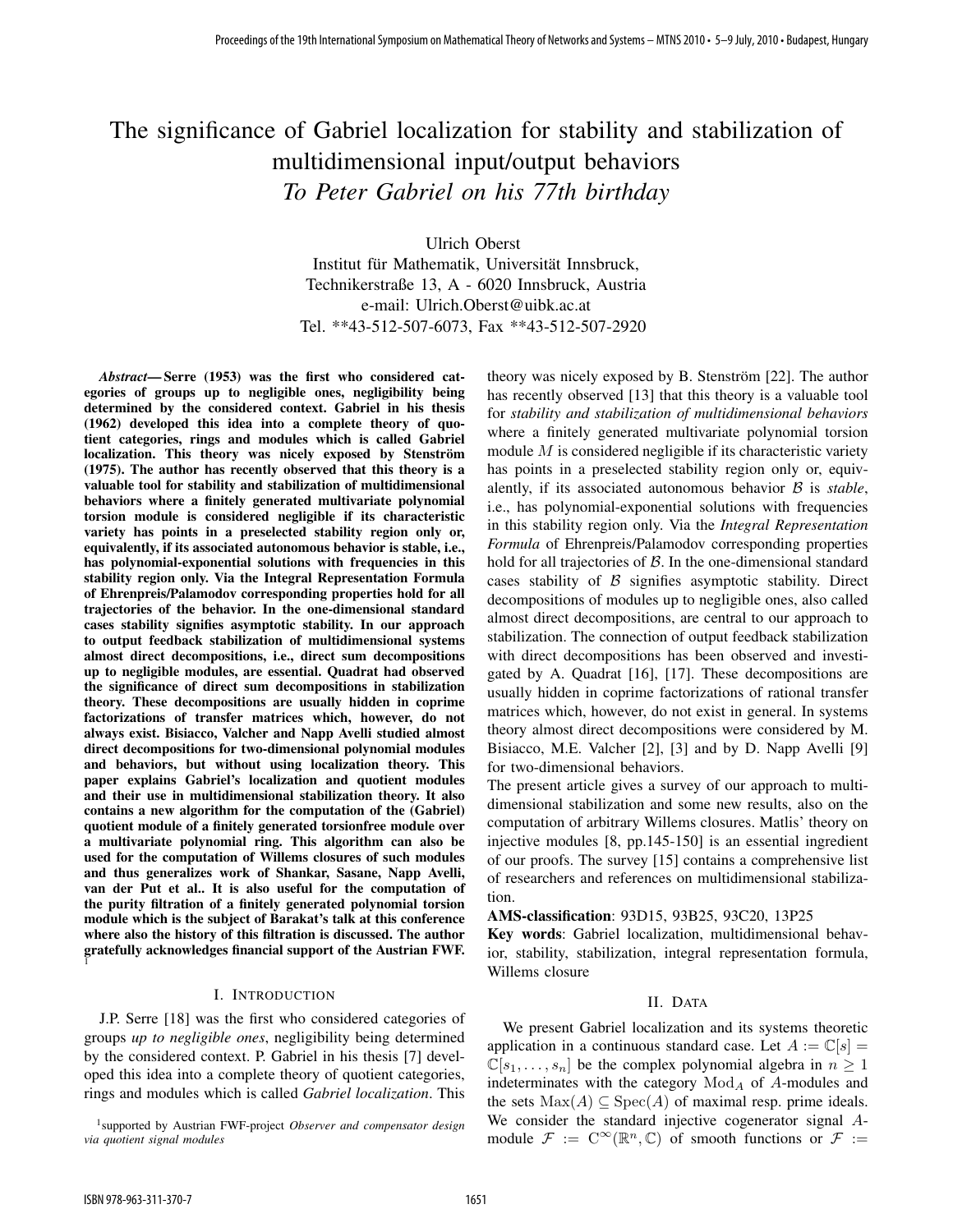$\mathcal{D}'_{\mathbb{C}}(\mathbb{R}^n)$  of distributions with the action  $s_i \circ y := \partial y / \partial x_i$ where  $x = (x_1, \ldots, x_n) \in \mathbb{R}^n$ . If  $\mathfrak{a} \subseteq A$  is an ideal we define

$$
V(\mathfrak{a}) := \{ \mathfrak{p} \in \text{Spec}(A); \ \mathfrak{a} \subseteq \mathfrak{p} \},
$$

$$
V_{\mathbb{C}}(\mathfrak{a}) := \{ \lambda = (\lambda_1, \dots, \lambda_n) \in \mathbb{C}^n; \ \mathfrak{a}(\lambda) = 0 \}.
$$

For  $\lambda \in \mathbb{C}^n$  let

$$
\mathfrak{m}(\lambda) := \{ f \in A; \ f(\lambda) = 0 \} = \sum_{i=1}^n A(s_i - \lambda_i) \in \text{Max}(A).
$$

Every  $\mathfrak{p} \in \text{Spec}(A)$  and A-module M give rise to the local ring

$$
A_{\mathfrak{p}} := \left\{ at^{-1} \in \mathbb{C}(s); \ a \in A, \ t \notin \mathfrak{p} \right\} \text{ and}
$$

$$
A_{\mathfrak{p}} M_{\mathfrak{p}} := \left\{ xt^{-1}; \ x \in M, \ t \notin \mathfrak{p} \right\}.
$$

The *associator* of M is defined as

$$
ass(M) := \{ \mathfrak{p} \in \text{Spec}(A); \ A/\mathfrak{p} \subseteq M \text{ (up to isom.)} \}.
$$

Consider a matrix  $R \in A^{k \times \ell}$  and its associated finitely generated modules

$$
U := A^{1 \times k} R, \ M := A^{1 \times \ell} / U \tag{1}
$$

and associated F-behavior

$$
\mathcal{B} := U^{\perp} := \{ w \in \mathcal{F}^{\ell}; U \circ w = 0 \} =
$$
  

$$
\{ w \in \mathcal{F}^{\ell}; R \circ w = 0 \} \text{ with } U = \mathcal{B}^{\perp}.
$$
 (2)

The module is torsion or  $\beta$  is *autonomous* if and only if rank $(R) = \ell$ . Then the *characteristic variety* char $(M) =$ char( $\mathcal{B}$ ) of M or  $\mathcal{B}$  is [5, Sect. 8.1.7]

$$
\operatorname{char}(M) := \left\{ \lambda \in \mathbb{C}^n; \ M_{\mathfrak{m}(\lambda)} \neq 0 \right\} =
$$

$$
\left\{ \lambda \in \mathbb{C}^n; \ \operatorname{rank}(R(\lambda)) < \operatorname{rank}(R) = \ell \right\} =
$$

$$
\bigcup_{\mathfrak{p} \in \operatorname{ass}(M)} V_{\mathbb{C}}(\mathfrak{p}).
$$
 (3)

The *Integral Representation Formula* of Ehrenpreis/Palamodov [5, Th. 8.1.3] says that every smooth trajectory  $y \in \mathcal{B}$  has a representation

$$
y(x) = \sum_{i=1}^{T} \int_{\mathbb{C}^n} a_i(\lambda, x) e^{\lambda \bullet x} d\mu_i(\lambda)
$$
 (4)

where  $\lambda \bullet x := \lambda_1 x_1 + \ldots + \lambda_n x_n$  with the following specifications: The  $\mu_i$  are measures on  $\mathbb{C}^n$  with support  $\text{supp}(\mu_i) \subseteq \text{char}(\mathcal{B})$ . The  $a_i(\lambda, x) \in \mathbb{C}[\lambda, x]^{\ell}$  are polynomial vectors with the property that for all  $\lambda \in \text{supp}(\mu_i)$  the polynomial-exponential trajectory  $a_i(\lambda, x) e^{\lambda \bullet x}$  belongs to  $\mathcal{B}$ . The  $a_i$  can be computed [12]. The convergence conditions are omitted here. U. Obers • The Significance of Gabriel Contained Cabriel Contained Cabriel Contained Cabriel Contained Cabriel Contained Cabriel Contained Cabriel Contained Cabriel Contained Cabriel Contained Cabriel Contained Cabriel Co

For *stability* and *stabilization* we assume an arbitrary *stability decomposition*

$$
\mathbb{C}^n := \Lambda_1 \uplus \Lambda_2, \ \Lambda_2 \neq \emptyset,\tag{5}
$$

 $\Lambda_1$  =: stability region,  $\Lambda_2$  =: instability region,

a standard case being  $\Lambda_2 := \{z \in \mathbb{C}; \Re(z) \geq 0\}^n$ . In the one-dimensional standard case  $\Lambda_1 = \mathbb{C}^-$  is the left open half-plane.

#### III. GABRIEL LOCALIZATION

*The results of this section except for those using* (5) *are originally due to Gabriel [7] and are exposed in Stenström's book [22].*

The decomposition (5) induces the decomposition

$$
\text{Spec}(A) = \mathcal{P}_1 \oplus \mathcal{P}_2 \text{ where}
$$
  

$$
\mathcal{P}_1 := \{ \mathfrak{p} \in \text{Spec}(A); \ V_{\mathbb{C}}(\mathfrak{p}) \subseteq \Lambda_1 \}. \tag{6}
$$

The sets  $P_1$  and  $P_2$  satisfy the conditions

$$
\mathcal{P}_1 \ni \mathfrak{p} \subseteq \mathfrak{q} \implies \mathfrak{q} \in \mathcal{P}_1 \text{ and}
$$

$$
\mathcal{P}_2 \ni \mathfrak{p} \supseteq \mathfrak{q} \implies \mathfrak{q} \in \mathcal{P}_2
$$

and give rise to the following full subcategory of  $Mod_A$ :

$$
\mathfrak{C} := \left\{ C \in \text{Mod}_A; \ \forall \lambda \in \Lambda_2 : \ C_{\mathfrak{m}(\lambda)} = 0 \right\} =
$$

$$
\left\{ C \in \text{Mod}_A; \ \text{ass}(C) \subseteq \mathcal{P}_1 \right\}.
$$

This category is closed under isomorphisms, subobjects, factor objects, extensions and arbitrary direct sums. Such full subcategories are called *localizing* and give rise to the ideal set

$$
\mathcal{T} := \{ \mathfrak{a} \subseteq A; \ A/\mathfrak{a} \in \mathfrak{C} \}
$$

with the following properties:

- 1) If  $\mathcal{T} \ni \mathfrak{a} \subseteq \mathfrak{b}$  then  $\mathfrak{b} \in \mathcal{T}$ .
- 2) If  $\mathfrak{a}, \mathfrak{b} \in \mathcal{T}$  then  $\mathfrak{a} \cap \mathfrak{b} \in \mathcal{T}$ .
- 3) If  $\mathcal{T} \ni \mathfrak{a} \supseteq \mathfrak{b}$  and  $(\mathfrak{b} : a) \in \mathcal{T}$  holds for all  $a \in \mathfrak{a}$  then  $\mathfrak{b} \in \mathcal{T}$ .

Such a  $T$  is the basis of neighborhoods of 0 of a unique linear topology on A and is called a *Gabriel topology*.

Lemma and Definition III.1. 1) *There are bijective correspondences between the data*  $P_1, P_2, \mathfrak{C}, \mathcal{T}$  *with the indicated properties given by*

$$
\operatorname{Spec}(A) = \mathcal{P}_1 \oplus \mathcal{P}_2,
$$
  
\n
$$
\mathcal{P}_1 = \mathcal{T} \cap \operatorname{Spec}(A) = \{ \mathfrak{p} \in \operatorname{Spec}(A); \ A/\mathfrak{p} \in \mathfrak{C} \},
$$
  
\n
$$
\mathcal{T} = \{ \mathfrak{a} \subseteq A; \ V(\mathfrak{a}) \subseteq \mathcal{P}_1 \} = \{ \mathfrak{a} \subseteq A; \ A/\mathfrak{a} \in \mathfrak{C} \},
$$
  
\n
$$
\mathfrak{C} = \{ C \in \operatorname{Mod}_A; \operatorname{ass}(C) \subseteq \mathcal{P}_1 \} =
$$
  
\n
$$
\{ C \in \operatorname{Mod}_A; \ \forall \mathfrak{p}_2 \in \mathcal{P}_2 : \ C_{\mathfrak{p}_2} = 0 \} =
$$
  
\n
$$
\{ C \in \operatorname{Mod}_A; \ \forall x \in C \exists \mathfrak{a} \in \mathcal{T} \ with \ ax = 0 \}.
$$

*The modules in* C *are called* C*- or* T *-*small *or* negligible*.*

- 2) *For*  $\mathcal{P}_1 \subsetneq \text{Spec}(A)$  *or*  $\{0\} \in \mathcal{P}_2$  *(what we always assume) each module in* C *is a torsion module.*
- 3) *Not all* P<sup>1</sup> *come from a decomposition* (5) *via* (6)*, for instance [14, p.478]*

$$
\mathcal{P}_2(c) := \{ \mathfrak{p} \in \text{Spec}(A); \dim(A_{\mathfrak{p}}) < c \}
$$
\nwhere  $1 \leq c \leq n = \dim(A_{\mathfrak{p}}) + \dim(A/\mathfrak{p}),$ 

\n
$$
\mathcal{P}_1(c) := \{ \mathfrak{p} \in \text{Spec}(A); \dim(A/\mathfrak{p}) \leq n - c \}
$$

*where* dim *denotes the Krull dimension. For*  $c = 2$  *the associated negligible modules are called* pseudo-zero *in [6, Section VII.4.4].*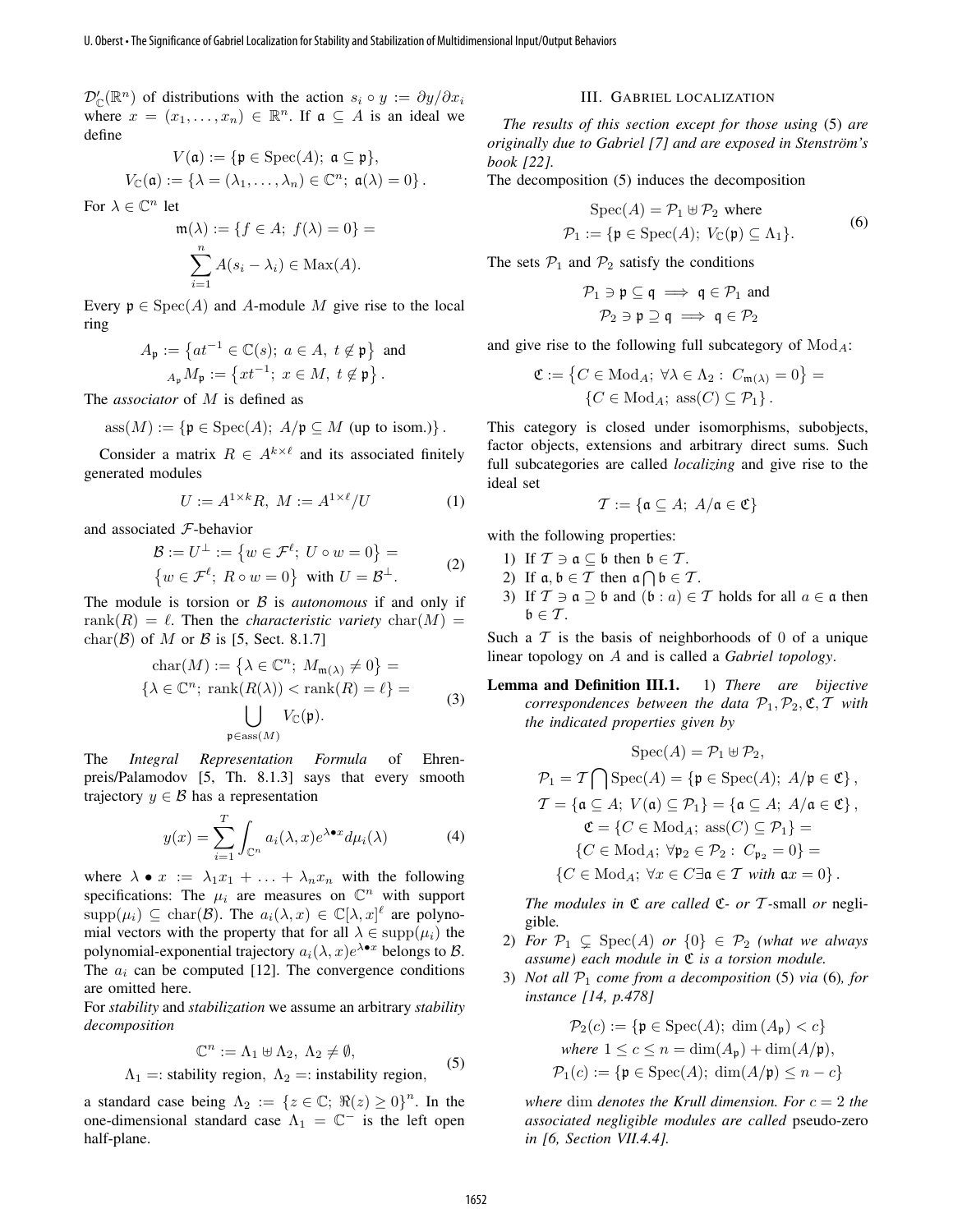4) *The largest submodule in* C *of an* A*-module* M *exists, is called its* C*-*radical *or* T *-*torsion module *and is denoted by*

$$
\operatorname{Ra}_{\mathfrak{C}}(M) = \operatorname{tor}_{\mathcal{T}}(M) = \{x \in M; \ Ax \in \mathfrak{C}\}.
$$
  
*Then* 
$$
\operatorname{Ra}_{\mathfrak{C}}(M/\operatorname{Ra}_{\mathfrak{C}}(M)) = 0 \ and
$$
  

$$
\operatorname{Ra}_{\mathfrak{C}}(M) \neq 0 \iff \operatorname{ass}(M) \bigcap \mathcal{P}_1 \neq \emptyset.
$$

*If*  $\mathcal{P}_1 = \{ \mathfrak{p} \in \text{Spec}(A); V_{\mathbb{C}}(\mathfrak{p}) \subseteq \Lambda_1 \}$  *according to* (6) *then*

$$
\text{Ra}_{\mathfrak{C}}(M) \neq 0 \Leftrightarrow \exists \mathfrak{p} \in \text{ass}(M) \text{ with } V_{\mathbb{C}}(\mathfrak{p}) \subseteq \Lambda_1
$$

$$
\operatorname{Ra}_{\mathfrak{C}}(M) = 0 \Leftrightarrow \forall \mathfrak{p} \in \operatorname{ass}(M): V_{\mathbb{C}}(\mathfrak{p}) \bigcap \Lambda_2 \neq \emptyset.
$$

*In the sequel we assume that the data from Lemma and Definition III.1 are given.*

**Example III.2.** Let  $S \subseteq A$  be any multiplicatively closed set and  $A_S \subseteq \mathbb{C}(s)$  resp.  $M_S$  the corresponding quotient ring resp. module. Then  $\mathfrak{C}_S := \{ C \in \text{Mod}_A; C_S = 0 \}$  is a localizing subcategory with Gabriel topology

$$
\mathcal{T}_S = \left\{ \mathfrak{a} \subseteq A; \ \mathfrak{a} \bigcap S \neq \emptyset \right\} \text{ and}
$$
  
\n
$$
\text{tor}_{\mathcal{T}_S}(M) = \text{ker } (\text{can} : M \to M_S) =
$$
  
\n
$$
\left\{ x \in M; \ \exists s \in S \text{ with } sx = 0 \right\}.
$$

**Example III.3.** Assume  $1 \leq c \leq n$  and consider

$$
\mathcal{P}_1(c) = \{ \mathfrak{p} \in \text{Spec}(A); \dim(A/\mathfrak{p}) \le n - c \}
$$

$$
\mathcal{P}_2(c) = \{ \mathfrak{p} \in \text{Spec}(A); \dim(A_{\mathfrak{p}}) < c \}
$$

from Lemma III.1,(3), and the associated localizing subcategory

$$
\mathfrak{C}(c) := \{ C \in \text{Mod}_A; \text{ ass}(C) \subset \mathcal{P}_1(c) \}.
$$

If  $M$  is an  $A$ -module its (Krull) dimension resp. codimension is given resp. defined as

$$
\dim(M) := \max \{ \dim(A/\mathfrak{p}); \ \mathfrak{p} \in \text{ass}(M) \}
$$

$$
\operatorname{codim}(M) := n - \dim(M).
$$

There results the equivalence

$$
C\in \mathfrak{C}(c) \iff \dim(C) \leq n-c \iff \operatorname{codim}(C) \geq c.
$$

Hence  $\text{tor}_c(M) := \text{Ra}_{\mathfrak{C}(c)}(M)$  is the largest submodule of  $M$  of codimension greater or equal to  $c$  or of dimension at most  $n - c$ . If M is finitely generated these torsion modules can be computed by means of Theorem IV.1,(2), below. Obviously the submodules decrease with increasing  $c$ , hence

$$
M \supseteq \text{tor}(M) = \text{tor}_1(M) \supseteq \cdots \supseteq \text{tor}_{n-1}(M) \supseteq \text{tor}_n(M).
$$

The equation

$$
tor_{c+1} (tor_c(M)/tor_{c+1}(M)) \subseteq
$$
  

$$
tor_{c+1} (M/tor_{c+1}(M)) = 0
$$

implies that all  $\mathfrak{p} \in \text{ass}(\text{tor}_c(M)/\text{tor}_{c+1}(M))$  have dimension  $n - c$ , i.e., that  $\text{tor}_c(M)/\text{tor}_{c+1}(M)$  is *pure*  $n - c$ *dimensional*. Therefore this filtration is called the *purity filtration* of M in [1] where also the history of this filtration and a computation by means of spectral sequences are discussed. If M is finitely generated the module  $\text{tor}_n(M)$ is the largest  $\mathbb C$ -finite dimensional submodule of  $M$  whose algorithmic computation was described in [14].

The data from Lemma and Definition III.1,(1), also induce the saturated multiplicatively closed set

$$
T := \bigcap_{\mathfrak{p}_2 \in \mathcal{P}_2} (A \setminus \mathfrak{p}_2) =: \{ \text{stable polynomials} \} \tag{7}
$$

and its quotient ring

$$
A_T = \left\{ at^{-1}; \ a \in A, t \in T \right\} \subseteq \mathbb{C}(s)
$$

of *stable rational functions*. Then

$$
\forall \mathfrak{p}_2 \in \mathcal{P}_2 : M_{\mathfrak{p}_2} = (M_T)_{\mathfrak{p}_2}
$$
 and thus  

$$
\mathfrak{C}_T \subseteq \mathfrak{C} \text{ and } \mathcal{T}_T \subseteq \mathcal{T}.
$$

If  $\mathcal{P}_1 = {\mathfrak{p} \in \text{Spec}(A); V_{\mathbb{C}}(\mathfrak{p}) \subseteq \Lambda_1}$  (see (6)) then

$$
T := \{ t \in A; \ V_{\mathbb{C}}(t) \subseteq \Lambda_1 \} \text{ and}
$$
  
\n
$$
A_T = \{ at^{-1} \in \mathbb{C}(s); \ V_{\mathbb{C}}(t) \subseteq \Lambda_1 \}.
$$
\n(8)

The equality  $T_T = T$  holds only in case  $\Lambda_2$  is *ideal-convex* [20, Prop. 3.1.20], i.e.,  $\text{Max}(A_T) = \{\text{m}(\lambda)_T; \lambda \in \Lambda_2\}$  or, equivalently, C is *perfect* [22, Prop. XI.3.4].

Corollary and Definition III.4. 1) *An autonomous behavior*

$$
\mathcal{B} := \{ w \in \mathcal{F}^{\ell}; \ R \circ w = 0 \}, \ R \in A^{k \times \ell},
$$

*where* rank $(R) = \ell$  *is called* T-small, negligible or stable, if its module  $M := A^{1 \times \ell} / A^{1 \times k} R$  is T-small, *ie., belongs to* C*.*

- 2) *Assume*  $\mathcal{P}_1 = \{ \mathfrak{p} \in \text{Spec}(A); V_{\mathbb{C}}(\mathfrak{p}) \subseteq \Lambda_1 \}$ *. Then the behavior from item 1. is* T *-stable if and only if its characteristic variety*  $char(\mathcal{B}) = char(M)$  *is contained in* Λ1*. In this case only polynomial-exponential solutions with frequencies*  $\lambda \in \Lambda_1$  *contribute to the solution integral of* (4)*.*
- 3) In the standard one-dimensional case with  $\Lambda_1 = \mathbb{C}^{-1}$ *the equality*  $T = T_T$  *holds and* B *is* T-stable *if and only if it is* asymptotically stable*.*
- 4) *In the standard cases of multidimensional systems theory the inclusion*  $a \in T$  *or*  $V_{\mathbb{C}}(a) \subseteq \Lambda_1$  *can be decided via constructive real algebraic geometry.*

Open problem III.5. For the standard systems theoretic  $\mathcal{P}_1$  and  $\Lambda_1$  and  $\mathfrak{a} \in \mathcal{T}$  decide  $\mathfrak{a} \in \mathcal{T}_T$ , i.e.,  $\mathfrak{a} \cap T \neq \emptyset$ , algorithmically and eventually construct  $t \in \mathfrak{a} \cap T$ . This open problem was already stated in [23].

An A-module N is called  $\mathfrak{C}$ - or T-*closed* if for each  $\mathfrak{a} \in \mathcal{T}$ the canonical map

can :  $N \to \text{Hom}_A(\mathfrak{a}, N)$ ,  $x \mapsto (a \mapsto ax)$ ,  $\mathfrak{a} \in \mathcal{T}$ ,

is bijective. Let  $Mod_{A,\mathcal{T}}$  be the full subcategory of all  $\mathcal{T}$ closed modules. In the situation of Example III.2 the category  $Mod_{A, \mathcal{T}_{S}}$  coincides with  $Mod_{A_{S}}$ . The following theorem constructs the analogue of the quotient module  $M<sub>S</sub>$ .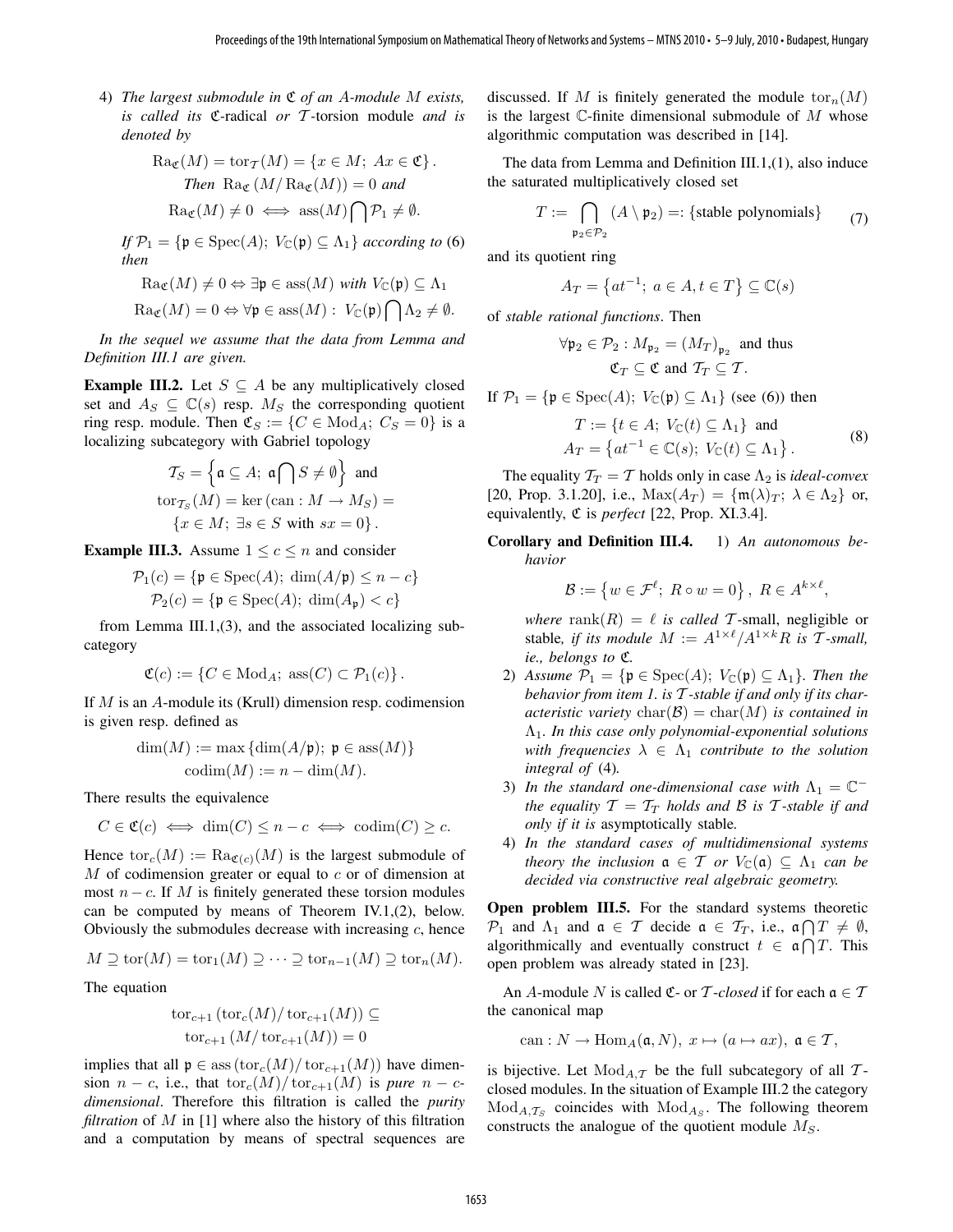Theorem and Definition III.6. (Quotient functor) *Data from Lemma and Definition III.1.*

1) *The injection* inj :  $Mod_{A,\mathcal{T}} \to Mod_A$  *has a left adjoint*  $Q: \text{Mod}_A \to \text{Mod}_{A,\mathcal{T}}$  *with its associated functorial morphism*  $\eta$  :  $\mathrm{id}_{\mathrm{Mod}_A} \to \mathrm{inj} Q$  *such that* 

$$
\text{Hom}_A(Q(M), N) \cong \text{Hom}_A(M, N), \ g \mapsto g\eta_M,
$$
\n
$$
\text{for } M \in \text{Mod}_A, \ N \in \text{Mod}_{A, \mathcal{T}}. \ \text{Then}
$$
\n
$$
\text{Ra}_{\mathfrak{C}}(M) = \text{ker}(\eta_M) \ \text{and} \ \text{cok}(\eta_M) \in \mathfrak{C}.
$$

- 2) *The category*  $Mod_{A,\mathcal{T}}$  *is abelian, the functor*  $Q$  *is exact and* inj *is left exact, but not exact in general.*
- 3)  $\mathfrak{C} = \{C \in \text{Mod}_A; Q(C) = 0\}$  and  $\text{Mod}_{A,\mathcal{T}} = \{N \in$  $Mod_A$ ;  $N \cong Q(N)$ *.*
- 4) *The category*  $\text{Mod}_{A,\mathcal{T}}$  *is a full subcategory of*  $\text{Mod}_{A_\mathcal{T}}$ *.*

*The use of* Q *or of closed modules thus signifies to consider* A*-modules up to* T *-negligible ones.*

**Example III.7.** In the standard case  $\mathfrak{C} = \mathfrak{C}_S$  of Example III.2 the identity  $Q(M) = M_S \in Mod_{A,T_S} = Mod_{A_S}$  holds and inj is exact.

## IV. QUOTIENT COMPUTATION

The following theorem was left as an open problem in [15, p.168],[14, p.479].

Theorem IV.1. *Data from Lemma and Definition III.1. Let*  $_AU$  be a finitely generated torsionfree module or  $U \subseteq A^{1 \times \ell}$ *without loss of generality.*

- 1)  $Q(A) = A_T$ ,  $U_T \subseteq Q(U) \subseteq A_T^{1 \times \ell}$  and  $Q(U)/U_T = \text{Ra}_{\mathfrak{C}} (A^{1 \times \ell}/U)_T$ .
- 2) If  $p \in \mathcal{P}_1$  *can be decided constructively there is* an algorithm for the computation of  $\text{Ra}_{\mathfrak{C}}\left(A^{1\times \ell}/U\right)$ *via constructive primary decompositions and therefore also one which computes*  $Q(U)$  *in the form*  $Q(U)$  =  $A_T^{1\times k'}R'$ ,  $R'\in A^{k'\times \ell}$ . All steps use the Gröbner basis *algorithm.* U. Observe the Significance of Gabriel Content interesting of Gabriel Content interesting in the significance of Gabriel Localization interesting in the significance of Gabriel Localization interesting in the Content of G
	- 3) *If*  $\mathcal{P}_1 = {\mathfrak{p} \in \text{Spec}(A); V_{\mathbb{C}}(\mathfrak{p}) \subseteq \Lambda_1}$  *and*  $\Lambda_1$  *is* semialgebraic *in*  $\mathbb{C}^n = \mathbb{R}^{2n}$  *then*  $\mathfrak{p} \in \mathcal{P}_1$  *can be decided by constructive real algebraic geometry.*

For arbitrary finitely generated  $_A M$  the module  $_{A_T} Q(M)$ may not be finitely generated and there is presently no algorithm to compute it.

## V. LARGE INJECTIVE COGENERATORS

The injective cogenerators  $F$  from above and many others of systems theoretic significance are *large* [11, Th. 4.54]. This signifies that every finitely generated module can be embedded into a finite power of  $\mathcal F$  or that  $\operatorname{ass}(\mathcal F)$  =  $Spec(A).$ 

Theorem and Definition V.1. *Data from Lemma and Definition III.1.*

1) *The radical*  $Ra_{\mathcal{C}}(\mathcal{F})$  *is injective and hence there is a (non-constructive)* direct complement  $\mathcal{F}_2$  with

$$
\mathcal{F} = \text{Ra}_{\mathfrak{C}}(\mathcal{F}) \oplus \mathcal{F}_2 =
$$
  
{*negligible signals*}  $\oplus$  {*essential signals*}. (9)

*Any such*  $\mathcal{F}_2$  *satisfies* 

$$
\mathcal{F}_2 \cong Q(\mathcal{F}) \cong \mathcal{F}/\operatorname{Ra}_{\mathfrak{C}}(\mathcal{F})
$$

*and is an injective cogenerator in*  $Mod_{A,T}$ *.* 

2) *For the modules and behavior from* (1) *and* (2) *the decomposition* (9) *induces the decomposition*  $\beta$  =  $\text{Ra}_{\mathfrak{C}}(\mathcal{B}) \oplus \left(\mathcal{B}\bigcap\mathcal{F}_{2}^{\ell}\right)$  where

$$
\mathcal{B}\bigcap \mathcal{F}_2^{\ell} \cong \text{Hom}_A(M,\mathcal{F}_2) \cong \text{Hom}_A(Q(M),\mathcal{F}_2).
$$

*These isomorphisms, in turn, imply the equivalences*

$$
M \in \mathfrak{C} \iff Q(M) = 0 \iff
$$
  
Hom<sub>A</sub> $(M, \mathcal{F}_2) = 0 \iff \mathcal{B} = \text{Ra}_{\mathfrak{C}}(\mathcal{B}).$ 

3) Willems closures: If  $M = A^{1 \times \ell}/U$  and  $\text{Ra}_{\mathfrak{C}}(M) =$  $U/U$  then

$$
\operatorname{Ra}_{\mathfrak{C}}(M) = \widetilde{U}/U =
$$
  
\n
$$
\operatorname{ker}\left(M \to \mathcal{F}_{2}^{\operatorname{Hom}_{A}(M, \mathcal{F}_{2})}, x \mapsto (\varphi(x))_{\varphi}\right) \text{ or}
$$
  
\n
$$
\widetilde{U} = \left\{\xi \in A^{1 \times \ell}; \ \xi \circ \left(\mathcal{B} \bigcap \mathcal{F}_{2}^{\ell}\right) = 0\right\} \text{ and hence}
$$
  
\n
$$
\widetilde{U} = U \iff \operatorname{ass}(M) \subset \mathcal{P}_{2}.
$$
  
\n
$$
\text{If } \mathcal{P}_{1} = \{\mathfrak{p} \in \operatorname{Spec}(A); \ V_{\mathbb{C}}(\mathfrak{p}) \subseteq \Lambda_{1}\} \text{ then}
$$
  
\n
$$
\widetilde{U} = U \iff \forall \mathfrak{p} \in \operatorname{ass}(M) : V_{\mathbb{C}}(\mathfrak{p}) \bigcap \Lambda_{2} \neq \emptyset.
$$

*The submodule*  $\tilde{U}$  *is called the Willems closure of* U *with respect to*  $F_2$  *and can be calculated via Theorem IV.1. If*  $U = \overline{U}$  *then*  $U$  *is called* Willems closed.

4) *For every injective module* I *there is a suitable Gabriel localization with its associated*  $\mathcal{F}_2$  *such that the Willems closures with respect to*  $I$  *and*  $\mathcal{F}_2$  *coincide.* 

*Item 3. generalizes computations of Shankar [21], [10], Sasane [19] et al.*

#### VI. STABILIZATION

We assume the data from Lemma and Definition III.1 and from (7). Consider two input/output (IO)-subbehaviors  $\mathcal{B}_i$ ,  $i = 1, 2$ , of  $\mathcal{F}^{p+m}$ :

$$
\mathcal{B}_1 := \left\{ \begin{matrix} y_1 \\ u_1 \end{matrix} \right\} \in \mathcal{F}^{p+m}; \ P_1 \circ y_1 = Q_1 \circ u_1 \left\},
$$
\n
$$
P_1 \in A^{k_1 \times p}, \text{ rank}(P_1) = \text{rank}(P_1, -Q_1) = p,
$$
\n
$$
U_1 := A^{1 \times k_1}(P_1, -Q_1) \subseteq A^{1 \times (p+m)},
$$
\n
$$
\mathcal{B}_2 := \left\{ \begin{matrix} y_2 \\ y_2 \end{matrix} \right\} \in \mathcal{F}^{p+m}; \ P_2 \circ y_2 = Q_2 \circ u_2 \left\},
$$
\n
$$
P_2 \in A^{k_2 \times m}, \text{ rank}(P_2) = \text{rank}(-Q_2, P_2) = m,
$$
\n
$$
U_2 := A^{1 \times k_2}(-Q_2, P_2) \subseteq A^{1 \times (p+m)}.
$$

Let  $l := p + m$ . Their output feedback behavior (compare Fig.  $1$ ) is

$$
\mathcal{B} := \left\{ \begin{pmatrix} y \\ u \end{pmatrix} \in \mathcal{F}^{2l}; \quad P \circ y = Q \circ u \right\} \text{ where}
$$
  
\n
$$
y := \begin{pmatrix} y_1 \\ y_2 \end{pmatrix} \in \mathcal{F}^{p+m}, u := \begin{pmatrix} u_2 \\ u_1 \end{pmatrix} \in \mathcal{F}^{p+m},
$$
  
\n
$$
P := \begin{pmatrix} P_1 & -Q_1 \\ -Q_2 & P_2 \end{pmatrix}, Q := \begin{pmatrix} 0 & Q_1 \\ Q_2 & 0 \end{pmatrix},
$$
  
\n
$$
U^0 := A^{1 \times (k_1 + k_2)} P = U_1 + U_2.
$$